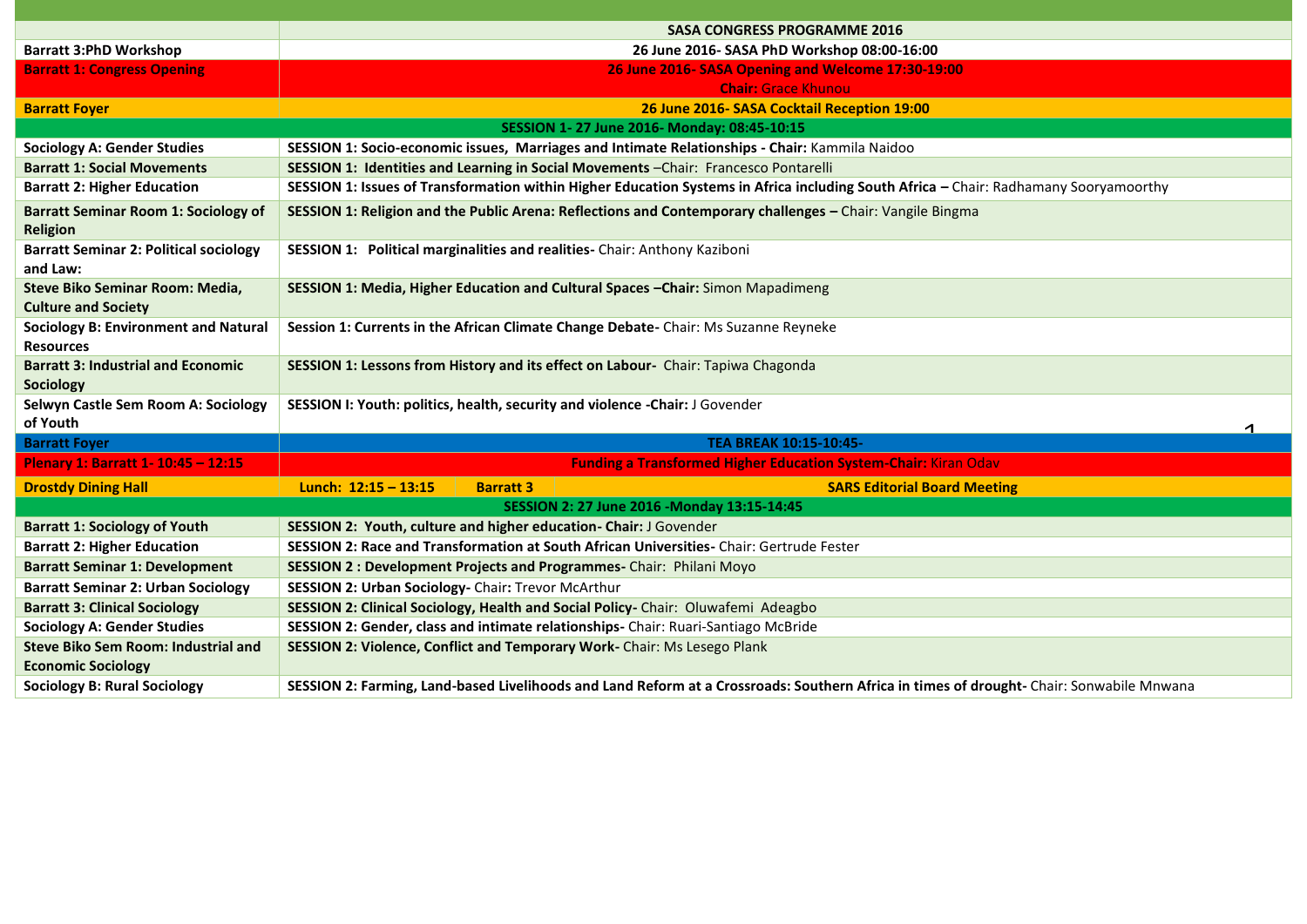| <b>Barratt Foyer</b>                                             | TEA BREAK: 14:45 - 15:15                                                                                                                    |  |  |  |
|------------------------------------------------------------------|---------------------------------------------------------------------------------------------------------------------------------------------|--|--|--|
|                                                                  | SESSION 3: 27 June 2016 - Monday 15:15 - 16:45                                                                                              |  |  |  |
| <b>Barratt 1: Social Movement;</b>                               | SESSION 3: Round Table: Struggling for Democracy: Mass Protest and Repression- Chair: Grace Khunou                                          |  |  |  |
| <b>Economic Sociology and Political</b>                          |                                                                                                                                             |  |  |  |
| <b>Sociology and Law</b>                                         |                                                                                                                                             |  |  |  |
| <b>Barratt 2: Race, Class and Ethnicity</b>                      | <b>SESSION 3: Race, Citizenship and Policy-Chair: Jantije Xaba</b>                                                                          |  |  |  |
| <b>Steve Biko Seminar Room: Health</b>                           | SESSION 3: Health Narratives and Change - Chair: Mabone Kgosiemang                                                                          |  |  |  |
| <b>Barratt Sem2: Environment and</b><br><b>Natural Resources</b> | SESSION 3: Lethal Legacies: Mining, resources and policies- Chair: Thulani Dube                                                             |  |  |  |
| <b>Barratt 3: Social Theory and</b><br>Methodology               | SESSION 3: Decoloniality and social theory- Chair: Derik Gelderblom                                                                         |  |  |  |
| <b>Barratt Seminar 1: Rural Sociology</b>                        | SESSION 3: Farming, Land-based Livelihoods and Land Reform at a Crossroads: Southern Africa in times of drought (CONT) - Chair: Farai Mtero |  |  |  |
| <b>Sociology A: Gender Studies</b>                               | SESSION 3: Gender, violence and intervention strategies -Chair: Anthony Kaziboni                                                            |  |  |  |
| <b>Sociology B: Industrial and Economic</b><br>Sociology         | SESSION: Shifting Migration Patterns in South Africa-Chair: John Mashayamombe                                                               |  |  |  |
| ROUNDTABLE: Monday, 27 June 2016 16:45-18:00                     |                                                                                                                                             |  |  |  |
| <b>Barratt 2: Higher Education</b>                               | Critical discussion of the relevance of Community Engagement for Higher Education Institutions- Chair: David Cooper                         |  |  |  |
| SESSION 4: Tuesday 28 June 2016: 08:45-10:15                     |                                                                                                                                             |  |  |  |
| <b>Barratt 1: Higher Education</b>                               | SESSION 4: What Education is Relevant: Transforming the Curricula? - Chair: Antoinette Tolken-Smith                                         |  |  |  |
| <b>Barratt 2: Social Movements</b>                               | SESSION 4: Analysing Race, Class and Gender in #FeesMustFall- Chair: Carin Runciman                                                         |  |  |  |
| <b>Barratt Sem1: Clinical Sociology</b>                          | SESSION 3: Youth in a Diverse Sociological Context-Chair: Lesego Bertha Kgatitswe                                                           |  |  |  |
| <b>Barratt Sem2: LGBTI</b>                                       | Session 4 : Homosexual identity in contemporary South Africa-Chair: Charté Pretorius                                                        |  |  |  |
| <b>Barratt 3: Industrial and Economic</b><br>Sociology           | SESSION 4: Spatial Dynamics and Negotiating Precarious Labour- Chair: Boikanyo Moloto                                                       |  |  |  |
| <b>Sociology A: Sociology of Youth</b>                           | SESSION 4: Youth in the labour market-Chair: J. Govender                                                                                    |  |  |  |
| <b>Sociology B: Development</b>                                  | SESSION 4: Development Debates- Chair: Tapiwa Chagonda                                                                                      |  |  |  |
| <b>Barratt Foyer</b>                                             | 10:15-10:45- TEA BREAK                                                                                                                      |  |  |  |
| <b>Plenary II: Barratt 1-10:45-12:15</b>                         | Reflecting on the Humanities Charter, Social Science and Interdisciplinarity -Chair: Monty Roodt                                            |  |  |  |
| <b>Drostdy Dining Hall</b>                                       | Lunch: $12:15 - 13:15$                                                                                                                      |  |  |  |
| SESSION 5: 28 June 2016: Tuesday 13:15 - 14:45                   |                                                                                                                                             |  |  |  |
| <b>Barratt 1: Higher Education</b>                               | SESSION 5: The Recent Student Movement at South African Universities- Chair: David Cooper                                                   |  |  |  |
| <b>Barratt 2: Social Movements</b>                               | SESSION 5: Power and Resistance in the Student Movement- Chair: Hlengiwe Patricia Ndlovu                                                    |  |  |  |